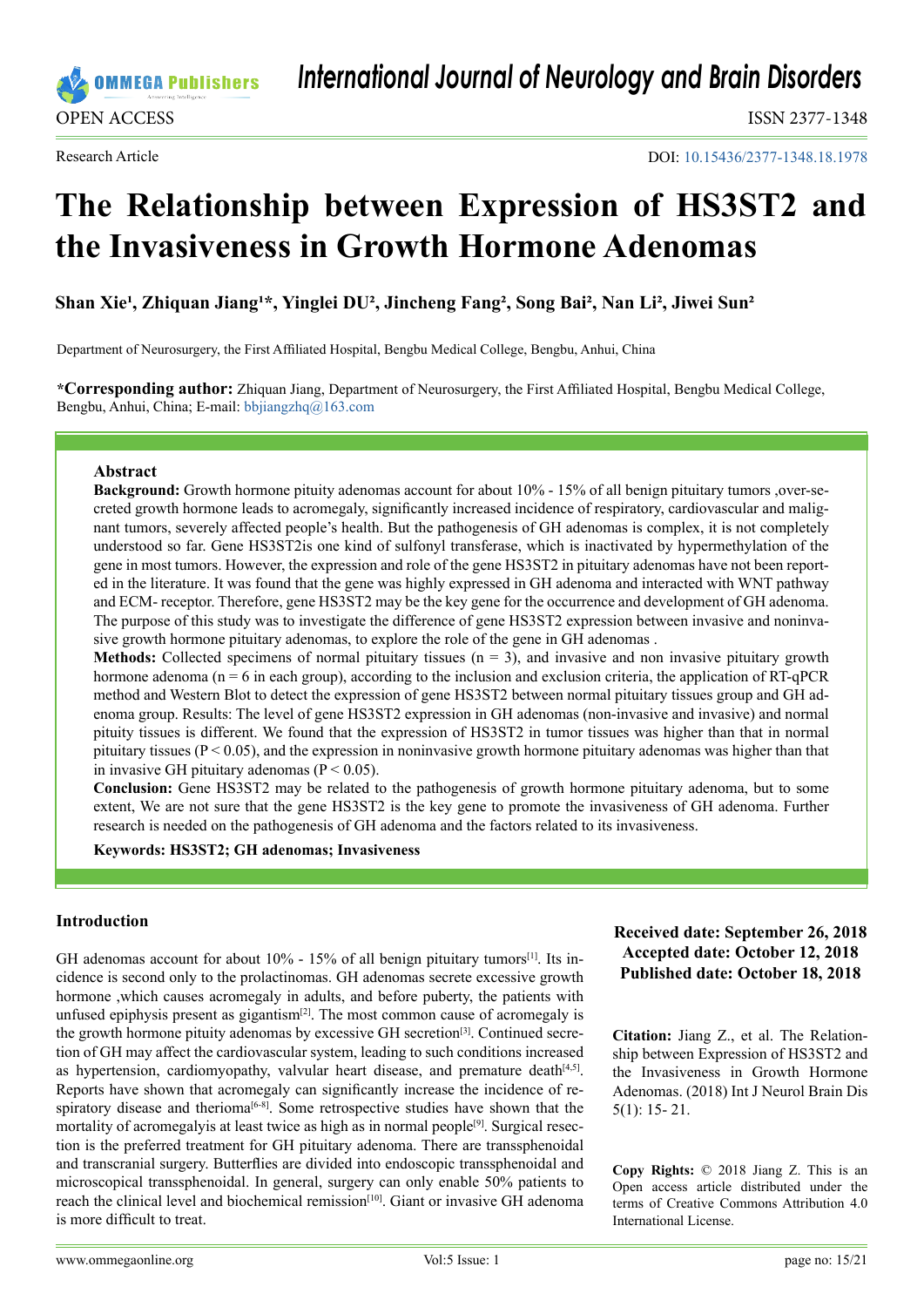**Citation:** Jiang Z., et al. The Relationship between Expression of HS3ST2 and the Invasiveness in Growth Hormone Adenomas. (2018) Int J Neurol Brain Dis 5(1): 15- 21.

The incidence of tumor invasion into the cavernous sinus is likely to be greater than  $10\%$ <sup>[11]</sup>, for which combination drug therapy or radiotherapy. For GH adenoma, some scholars believed that in some cases, medication can be used as the first choice for the treatment of GH adenomas<sup>[12]</sup>. Generally, medical therapies grouped into three classes: somatostatin receptor analogues, dopamine agonists  $(DA)$  and GH receptor antagonists<sup>[5]</sup>. However, drug therapy requires long-term medication and the price is expensive. For GH adenomas invading cavernous sinus, the radiotherapy effect was poor in both tumor reduction and biological remission rate<sup>[12]</sup>. In summary, although the GH adenomas are benign tumors, the result of treatment is still not optimistic. Therefore, it is significant to deeply study the pathogenesis of GH adenomas.

The pathogenesis of GH pituitary adenomas is complex and has not yet been completely clarified. Recently, some studies have confirmed the genep27, p18, PTTG, CDKN2A, CDKN1B, GADD45G, MEN1, HMGA2

E2F, MEG3, PRKAR1A, AIP are involved in the occurrence and development of pituitary GH adenomas<sup>[13,14]</sup>, but the tumorigenesis is far from fully understood $[15]$ . Our previous study found that the expression of gene HS3ST2 in GH adenomas was up to 99.8 times, and it has obvious correlation with WNT pathway and ECM- receptor<sup>[\[16\]](#page-5-1)</sup>. This study will continue to study the mechanism of the gene in GH adenomas.

Gene HS3ST2 is located on chromosome 16, also as known as 3OST2, it is a 367-amino acid single-channel type  $\Box$ membrane protein, located in Golgi complex, belonging to the heparin sulfate biosynthesis family, encoding heparin sulfate glucosamine glucose-3-oxy-sulfonyltransferase 2. This enzyme participates in the final modification in the biosynthesis of heparin sulfate, and this modification is very important. Because this modification determines the specificity of heparin sulfate proteoglycan (HSPG) binding to different proteins, which determines the regulation characteristics of HSPGs<sup>[17]</sup>. HSPGs are proteins containing highly sulfated mucopolysaccharide (gag) chain, that present in all human cells and tissues, and its functions are associated with growth factor, tyrosine kinase receptor, matrix metalloprotein, extracellular matrix protein interaction, regulating cell adhesion, proliferation and movement<sup>[18-21]</sup>. HSPGs not only regulate physiological processes such as organ formation, angiogenesis, blood coagulation and fat metabolism, but also participate in the formation and progress of tumors $[22]$ . The expression and structure of HSPGs in tumors are different from those in normal tissues $[19]$ , therefore, the HS-dependent cellular processes in tumors are often dysfunctional.

HSPGs provides binding sites for growth and chemokines, which in turn cause growth and chemokines to form solid ternary complexes with their respective receptors, thus facilitating cellular signal transduction. The best example is that the growth factor-HS interaction is bound to the GAG strand of HSPGs through FGFs to ensure the correct signal transduction. And HSPG regulates multiple signaling pathways<sup>[23,24]</sup>.

Recent studies have found that HS3ST2 is hypermethylated in many tumors, such as mammary cancer<sup>[25]</sup>, colon carci-noma<sup>[26,27]</sup>, gastriccancer<sup>[\[28\]](#page-5-9)</sup>, bladder cancer<sup>[29]</sup>, and cervical carcinom[a\[30\]](#page-5-11). However, HS3ST2 hypermethylation may indicate the invasiveness of the tumor in cervical cancer<sup>[31]</sup>. The gene HS3ST2 may be a key gene in the pathogenesis of pituitary GH

adenomas. It is of great significance for the final treatment of this disease.

## **Experimental procedures Specimens**

The clinical data of 12 cases of growth hormone type pituitary adenoma were retrospectively analyzed from January 1<sup>st</sup> 2016 to June 30<sup>th</sup> 2017. All patients were underwent transsphenoidal resection of pituitary adenoma at Bengbu first affiliated Hospital, Bengbu Medical College, Anhui Province, China. All specimens were obtained in compliance with the Helsinki Declaration and approved by the local ethics committee.

The tumor tissues were sent to the department of pathology after operation, and the pathological results confirmed growth hormone pituitary adenoma. In addition, normal pituitary tissues were taken from the anterior lobe of donor within half an hour of death. After all specimens taken, then immediately put into the RNA extract and frozen in liquid nitrogen. We obtained data of targeted tumor specimens for this study from the health information system (HIS) in our hospital. They were 8 women and 4 men. The age was 21- 65 years (mean  $47 \pm 11$ . 31). The tumor size was measured with a maximum diameter on coronal images of MRI scans.

## **Inclusion /exclusion criteria**

**Inclusion criteria of noninvasive GH adenomas (n = 6):** Selected cases must meet the following requirements: 2, 4 must meet at least one compliance, with or without 1.

1) Clinical symptoms and signs: A) Space occupying symptoms: headache / visual acuity loss / visual field defect ; B) Endocrine symptoms:

Hyperendocrine symptoms: acromegaly, facial changes, osteoporosis, hypertrophic cardiomyopathy, snoring or sleep apnea, hypertension, diabetes, hyperlipidemia; Hypoendocrine symptoms: hypothyroidism: fear of cold, mucous edema, thick hair; low adrenal function: postural hypotension, fatigue; Gonadal hypofunction: female: menopause female, libido, infertility; male: impotence, sexual desire decline;

2) Imaging: MRI enhancement images confirmed pituitary adenoma.

3) Endocrine function test: OGTT: Nadir GH  $> 1 \mu g/L$ ; Insulin-like growth factor-1( IGF-1) was higher than normal; GH >  $2 \mu g / L$ .

4) GH adenoma was diagnosed by immunohistochemistry.

#### **Inclusion criteria of invasive GH adenomas (n = 6):**

1) Sellar area occupied on MRI scans and confirmed as pituitary adenoma by endocrinology and pathology;

2) Either of the following:

① CT showed the tumor invading sious cavernosus (Hardy's classification of  $3 \sim 4$  grade pituitary adenoma<sup>[32]</sup>).

②Histopathology confirmed the invasion of other surrounding tissues (dural invasion or Ki-67  $>3\%/533}$ );

③Invasion of cavernous sinus, dura and bone were observed during the operation.

#### **Quantitative real- time RT- PCR analysis**

The tumor tissues were preserved at -80°C before RNA ex-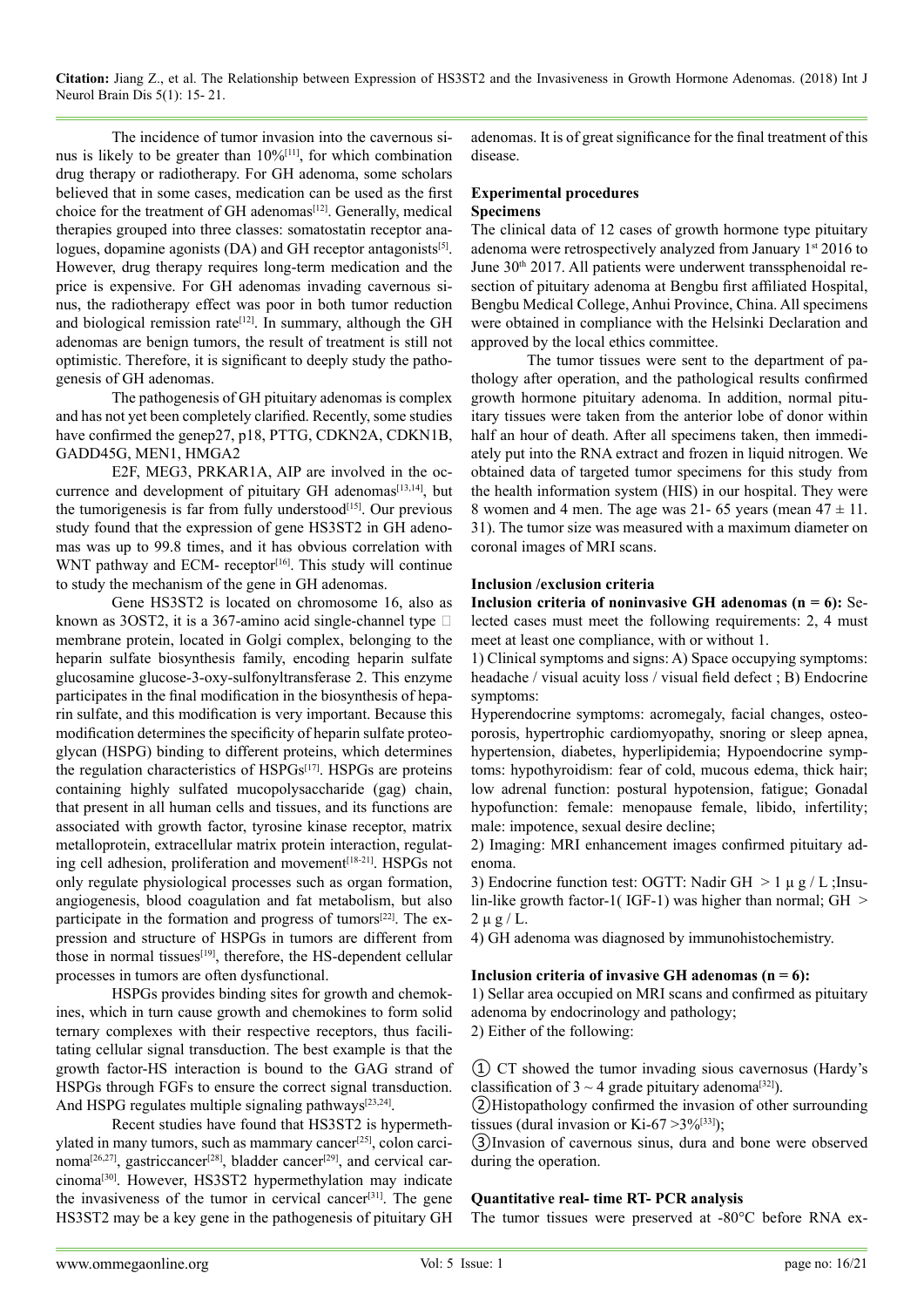

traction.RNA was extracted from each adenoma tissue measured about  $3 \pm 0.5$  mg. The concentration of RNA extracted was determined by ultramicro spectrophotometer (NanoDrop2000, Thermo, USA).  $2 \mu g RNA$  was used as raw material, the first strand-c DNA was formed by reverse transcription after removing the contaminated genome. Reverse transcription by PCR kit (Thermo Fisher Scientific, USA ) containing 1 ml 10XRT buffer, 1 ml 10X Random Primers, 0.2 ml 25XdNTP Mix (100 mM), 0.2 ml MultiScribe ®Reverse Transcriptase( $50U/\mu L$ ). The reaction mixture was heated at 25 °C for 10 min, at 37 °C for 120 min, and then in the thermal circulator for 5 minutes at 85 °C (MBI Fermentas, Canada). Then cooled on the ice for 5 minutes. Quantitative real-time PCR was progressed duplicated on an ABI7500 system using Gene Expression Master Mix (Applied Biosystems) for SYBR green PCR master mix (Takara, Shiga, Japan) according to the manufacturer's protocol. The primer sequences designed for cDNA amplification are as follows (forward and reverse,  $5^{\circ}$ - $3^{\circ}$ ): F :  $5'$ -TAA GCG ATG ATG GTT CTG TTG C-3′;R:GAA ATG AAG CTC AGA GGG AAG A-3′ (Beijing Liuhe Huada Gene Technology Co., Ltd., China). The conditions of polymerase chain reaction were: 94 °C for 3 min, then 94 $\rm ^{o}C$  for 45 s, 60 $\rm ^{o}C$  for 50s, 72 $\rm ^{o}C$  for 30 s, for a total of 40 cycles, and at last extended at72°C for 7min.

The expression of HS3ST2 mRNA in GH pituitary adenomas was measured by real-time PCR assay. The relative amount of the PCR expression was calculated as the threshold cycle: CT value (Applied Biosystems, Tokyo, Japan). Relative gene level was described by the ΔΔCt method. Relative mRNA amount was expressed as 2-ΔΔCt. Each PCR experiment was performed PCR tests were performed with specimens intriplicate and repeated at least once. The internal control was used by glyceraldehyde 3-phosphate dehydrogenase (GAPDH) .

#### **Western blot**

The tumor tissue was preserved at -80 °C until the protein was extracted. 20  $\pm$  5 mg of tumor tissue was used to extract the tissue proteins. 50X protease inhibitor, 100X phosphatase inhibitor, the non-denaturing protease inhibitor were used to prepare the tissue protein lysate (Beijing Pulitzer company, China). The tissue was crushed as fully as possible and was mixed with the lytic solution. After 30 minutes of cracking on the ice, the pyrolysis fluid was respectively transferred to a 1.5 ml centrifuge tube. After centrifugation at 12 000 r/min, 4 °C for 10 minutes, the supernatant was packed in 0.5ml centrifuge tube and stored at -20 °C. The content of protein was determined by Coomassie brilliant blue G-250 and the protein concentration of each group in 96 well plate was determined by the multifunctional enzyme marker (Infinite 200PRO,TECAN,Switzerland ).

According to the molecular weight of the gene HS3ST2 (42kDa Abcaman China), 10% separation gel, 5% spacer gel were prepared. Calculating the volume of solution containing 30mg protein as the amount of sample. After adding enough electrophoretic solution, running for 45min at 60V electric quantity to the junction of separation gel and spacer gel, and constant voltage changed to 120V running for 2 hours until bromophenol blue runs out then the electrophoresis was finished. Then the nitrocellulose membrane was transferred to the membrane and the constant current of 100 mA was used for 3 hours. Take out PVDF membrane, wash it cleanly and prepare 5% BSA as sealing fluid for 4 °C overnight.

The rabbit polyclonal antibody HS3ST2, the first antibody, was prepared with 5% BSA and its concentration was 1: 800. The membrane washed with TBST at room temperature in decolorized shaking bed for 3 times, 10 minutes. The second antibody was then incubated and marked through the horse radish peroxidase at room temperature for 1 hour. The second antibody was anti-rabbit IgG (1: 8 000). Then the membrane washed with TBST at room temperature in decolorized shaking bed for 3 times, 10 minutes.

Detection with ECL Chemiluminescence Reagent (ECL, Amersham Corp), and immunoreactive bands were quantified using Image Quant (Bio-Rad). Glyceraldehyde 3-phosphate dehydrogenase (GAPDH) was used as the internal control.

#### **Statistical analysis**

All experiments were performed at least three times, and data was analyzed by using SPSS23.0 (SPSS Inc., Chicago, IL, USA). Data was presented by the mean  $\pm$  SEM.T-test was used to express statistical difference between different groups,  $P \leq$ 0.05 was considered statistically significant.

## **Results**

## **Expression of HS3ST2 mRNA**

HS3ST2 was expressed in all examined growth hormone pituitary adenomas; the mean expression level of HS3ST2 mRNA in noninvasive GH adenomas was  $12.44 \pm 1.62$ ; and the mean expression level of mRNA HS3ST2 mRNA in invasive GH adenomas was  $4.29 \pm 0.32$  (Table 1). There was an significant difference of HS3ST3 expression in the noninvasive GH adenomas and invasive GH adenomas ( $p < 0.05$ ). There was no significant correlation between HS3ST2 expression and patients′age, gender, and tumor size (Table 2). However, The expression of HS3ST2 in tumor tissues was higher than that in normal pituitary tissues  $(P < 0.05)$  (Figure 1), and the expression in noninvasive growth hormone pituitary adenomas was higher than that in invasive GH pituitary adenomas  $(P < 0.05)$ (Figure 1).



**Figure 1**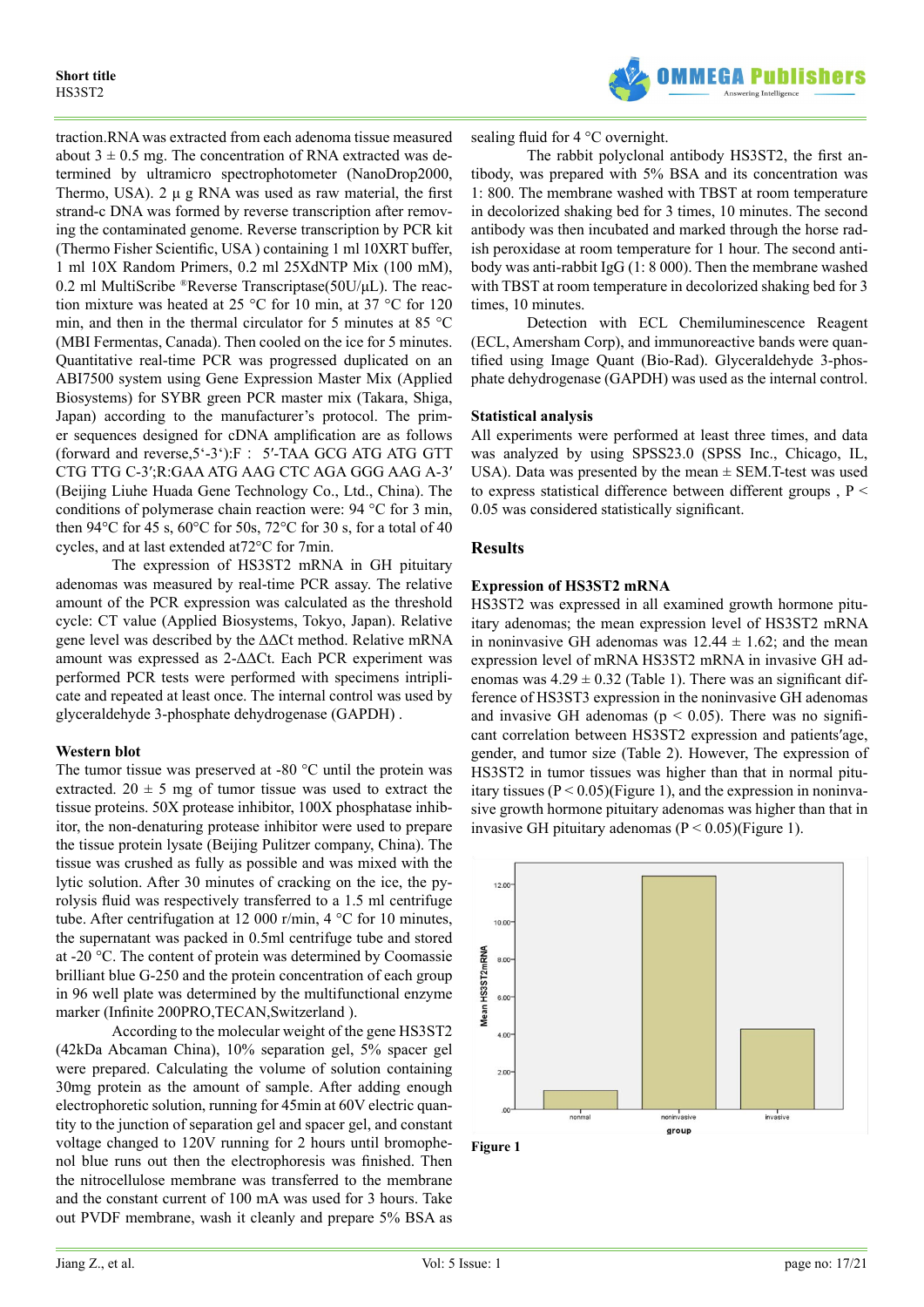**Citation:** Jiang Z., et al. The Relationship between Expression of HS3ST2 and the Invasiveness in Growth Hormone Adenomas. (2018) Int J Neurol Brain Dis 5(1): 15- 21.

**Table 1:** HS3ST2 mRNA in different groups.

| Groups                         | <b>HS3ST2 mRNA</b> |  |
|--------------------------------|--------------------|--|
| Normal pituitary gland         | $1.0 \pm 0.1$      |  |
| <b>Noninvasive GH adenomas</b> | $12.44 \pm 1.62$   |  |
| Invasive GH adenomas           | $4.29 \pm 0.32$    |  |
| P value                        | $0.000 \le 0.05$   |  |

**Table 2:** Gender, Tumor size, Age in noninvasive and invasive GH adenomas.

| Correlative factor                             | <b>Noninvasive</b><br><b>GH</b> adenomas | <b>Invasive GH</b><br>adenomas | P value  |
|------------------------------------------------|------------------------------------------|--------------------------------|----------|
| <b>Gender (Male/Female)</b>                    | 3/3                                      | 3/3                            | P > 0.05 |
| Tumor size (Length*Wi-<br>dth*Height,cm*cm*cm) | $2.56 \pm 0.12$                          | $2.45 \pm 0.21$                | P > 0.05 |
| Age                                            | $46.15 \pm 13.82$                        | $52.1 \pm 11.37$               | P > 0.05 |

#### **Expression of HS3ST2 protein**

All examined GH pituitary adenomas expressed HS3ST2 (Figure 2). The protein level of HS3ST2 obviously higher in noninvasive GH pituity adenomas group compared to the invasive GH pituity adenomas group. Compared to tumor groups, the express of HS3ST2 in normal pituity tissue was apparently lower. Glyceraldehyde 3-phosphate dehydrogenase (GAPDH) was used as the internal control (Figure 3).



**Figure 2:** Normal Invasive Noninvasive



**Figure 3:** GAPDH (internal control).

In general, we have reasons to considerate that gene HS3ST2 may be related to the pathogenesis of growth hormone pituitary adenoma, but to some extent, we are uncertain that the gene HS3ST2 is the key gene to promote the invasiveness of GH adenoma; it may play a role as a tumor suppressor gene in terms of invasiveness.

There are still exiting limitations in our study. On the one hand, the sample capacity is not enough, data results may be biased. On the other hand, we only have studied a signal gene pathway, and we have not explored the level of HS3ST2 expression in patients' blood at preoperative and postoperative.

Therefore, further research is needed on the pathogenesis of GH adenoma and the factors related to its invasiveness. In addition, there is still a long way to investigate the pathogenesis of growth hormone pituitary adenomas.

#### **Discussion**

Growth hormone pituitary adenoma is a benign tumor originating from anterior pituitary cells, with an incidence of about 10% - 15% in all types of pituitary adenomas. More than 65% are giant adenomas with clinical symptoms of headache, visual impairment, and hypophysis<sup>[34]</sup>. Excessive secretion of growth hormone is the main cause of acromegaly in adults. Petrossians P, et al. had performed a study with a population of 3173 acromegaly patients from ten countries; 54.5% were female. Females were significantly older at diagnosis than males (46.4 *vs* 43.5years) [\[35\]](#page-5-16). Patients with GH adenomas, often accompanied with complications from the cardiovascular system, endocrine system, and even the respiratory system, which lead serious threats to reduce human quality of life and their life expectancy. However, the early symptoms of growth hormone pituitary adenomas are not obvious. The early diagnosis faces a great challenge<sup>[36]</sup>. And clinically silent somatotroph adenomas are common<sup>[37]</sup>. Syro LV, et al. Proposed that a society will be built ,consisting of more well-informed patients, astonishing technological advances and easy internet access, novel ways of improving early diagnosis of acromegaly should be implemented $[1]$ . Clinically, we usually combine the patient's clinical manifestations, laboratory findings, imaging findings, and pathological findings to make the final diagnosis<sup>[\[38\]](#page-6-1)</sup>. There are two major methods for classification of invasive pituitary adenomas, one is Knosp classification: the relationship between pituitary adenoma and cavernous sinus was determined by measuring the vascular diameters of pituitary adenoma and cavernous sinus segment of the internal carotid artery (C4) and the superior segment of the mastoid process (C2) in coronal position of cavernous sinus  $(MRI)^{[39]}$ . The other is the Hardy's classification: according to CT findings, the modified Hardy's grades was classified into 5 grades: grade 1: pituitary microadenoma; grade 2: pituitary adenoma with or without sella sellae invasion, and sella turcica enlarged, sellar floor is normal ;grade 3: focal erosion or destruction of sellar floor; grade 4: diffuse erosion of sellar floor ;grade 5: tumor spreading along cerebrospinal fluid or blood. Generally, grade 3 and grade 4 were considered to be invasive<sup>[\[32\]](#page-5-13)</sup>. In our study, the modified Hardy's grades were used as invasive criteria .The invasive pituitary adenomas are characterized by larger tumor size, more difficult complete resection and easier recurrence. Treatments include drug therapy, surgical treatment and radiation therapy. And in most cases, surgery is the first choice. There are two surgical methods, including endoscopic and microscopic transsphenoidal pituitary surger[y\[40\].](#page-6-3) The pathogenesis of the invasive growth hormone pituitary adenomas is unclear. Therefore, this study intends to explore the pathogenesis of invasive GH adenomas from the perspective of gene, so as to find out the gene target for the treatment of growth hormone type pituitary adenoma.

It has been reported that AIP mutation may be related to the family heredity of GH adenomas<sup>[41]</sup>. Alimohamadi M et al. had designed a research scheme to investigate the long-term effects of immunohistochemical staining of Ki-67 and p53 on the surgical treatment of growth hormone GH secretory pituitary adenomas. During follow-up, p53 and Ki-67 were significantly increased in invasive patients (cavernous sinus and suprasellar infiltration)[\[42\].](#page-6-5) It has also been reported that STAT3 upregulation in GH adenomas can lead growth hormone hypersecretion<sup>[\[43\]](#page-6-6)</sup>.

The gene HS3ST2 is a 367-amino acid single-channel type  $\Box$  membrane protein, belonging to the heparin sulfate biosynthesis family. As we know, the function of HS3ST2 is to regulate cell adhesion, proliferation and movement<sup>[21]</sup>. Recent studies have found that HS3ST2 is hypermethylated in many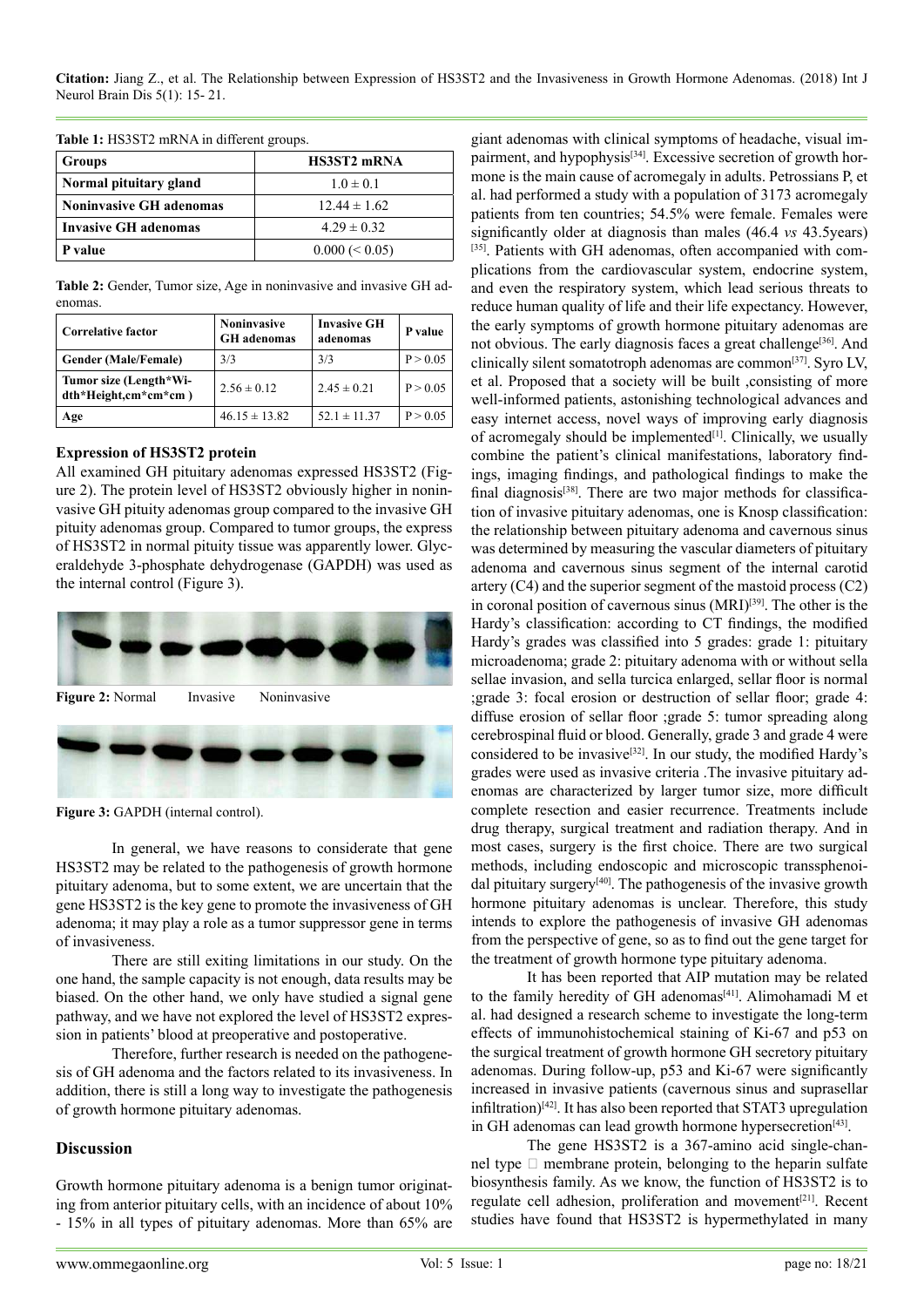

tumors and may predict poor overall prognosis. However, the role of gene HS3ST2 in growth hormone pituitary adenomas has not been reported so far. At first, we also thought that the high expression of HS3ST2 in growth hormone pituitary adenomas was positively correlated with invasiveness, but in our study, we found the opposite results. In this study, we detected HS3ST2 mRNA by RT-qPCR and protein by Western blot in invasive and noninvasive GH adenomas, and human normal pituitary glands. The study showed that the expression of HS3ST2 in tumor tissues was higher than that in normal pituitary tissues ( $P < 0.05$ ). There was an significant difference of HS3ST3 mRNA expression in the noninvasive GH adenomas and invasive GH adenomas (P < 0.05). The protein level of HS3ST2 obviously higher in noninvasive GH pituity adenomas group. Compared to tumor groups, the express of HS3ST2 in normal pituity tissue was apparently lower ( $P < 0.05$ ). Therefore, we believe that HS3ST2 promotes the development of growth hormone pituitary adenoma, but it may be a tumor suppressor gene, which is not closely related to invasiveness. Hwang J-A et al. have reported that HS3ST2 is a tumor suppressor gene and may be a good prognostic marker in patients with NSCLC. They found that HS3ST2 hypermethylation may be an independent prognostic marker for the overall survival of patients with lymphaden-negative I-  $\Box$  NSCLC<sup>[\[17\]](#page-5-2)</sup>. This is in line with our results. Thacker BE et al. Studied that through 3-O- sulfation, especially HS3ST2, enhanced endothelial cell growth inhibition $[44]$ . This suggests that sulfate plays an important role in the expression of HS3ST2 biological activity. Gene HS3ST2 is involved in the final modification of heparin sulfate biosynthesis, which determines the specificity of different proteins binding to heparin sulfate proteoglycan (HSPGs). HSPGs plays an important role in the formation of specific synaptic connection patterns, which play an important role in neural circuit function, and their dysfunction may be related to the de-velopment of brain dysfunction<sup>[\[45\]](#page-6-8)</sup>. Moreover, HSPGs regulate a variety of genes, including HS3ST2, and have profound effects on cell, tissue and tissue levels[\[46\]](#page-6-9).

The study of the relationship between HS3ST2 and the invasiveness in GH adenomas can not only explore the pathogenesis of GH adenomas, but also provide a target for gene therapy of GH adenomas. It is of great theoretical and practical significance. However, the role of HSPGs in regulating the role of gene HS3ST2 in GH adenomas has not been reported, and the relationship between gene HS3ST2 and the invasiveness of GH adenomas has not been well understood. No study has been done on whether invasiveness is related to secretory hormones, and the role of gene HS3ST2 in invasive GH adenomas needs further study. In order to clarify the role of gene of HS3ST2 in GH adenomas and its relationship with invasiveness, more in-depth research needs to be explored.

# **Conclusion**

Gene HS3ST2 may be related to the pathogenesis of growth hormone pituitary adenoma, but to some extent, we are not sure that the gene HS3ST2 is the key gene to promote the invasiveness of GH adenoma. Further research is needed on the pathogenesis of GH adenoma and the factors related to its invasiveness.

**Acknowledgments:** I would like to express my sincere gratitude

to my supervisor, Dr. Zhiquan Jiang, a responsible, knowledgeable, responsible scholar, who has provided me with valuable guidance in every stage of writing this thesis. And I also would like to show my heartful gratitude to my helper Yinglei DU,JC Fang, Song Bai, Nan Li, Jiwei Sun, who are kind and experienced, without their assistance, I could not complete my thesis. Their keen and rigious academic style, will benefit me not only in this thesis, but also in my further study.

# **References**

- <span id="page-4-0"></span>1. Syro, L.V., Rotondo, F., Ramirez, A., et al. Progress in the Diagnosis and Classification of Pituitary Adenomas. (2015) Front Endocrinol (Lausanne) 6: 97. [PubMed│](https://www.ncbi.nlm.nih.gov/pubmed/26124750)[CrossRef](https://doi.org/10.3389/fendo.2015.00097)│[Others](https://www.frontiersin.org/articles/10.3389/fendo.2015.00097/full)
- <span id="page-4-1"></span>2. Rhee, N., Jeong, K., Yang, E.M., et al. Gigantism caused by growth hormone secreting pituitary adenoma. (2014) Ann Pediatr Endocrinol Metab 19(2): 96-99. [PubMed│](https://www.ncbi.nlm.nih.gov/pubmed/25077093)[CrossRef](https://doi.org/10.6065/apem.2014.19.2.96)│[Others](https://e-apem.org/journal/view.php?doi=10.6065/apem.2014.19.2.96)
- <span id="page-4-2"></span>3. Abreu, A., Tovar, A.P., Castellanos, R., et al. Challenges in the diagnosis and management of acromegaly: a focus on comorbidities. (2016) Pituitary 19(4): 448-457. [PubMed│](https://www.ncbi.nlm.nih.gov/pubmed/27279011)[CrossRef](https://doi.org/10.1007/s11102-016-0725-2)│[Others](https://link.springer.com/article/10.1007%2Fs11102-016-0725-2)
- <span id="page-4-3"></span>4. Ntali, G., Karavitaki, N. Recent advances in the management of acromegaly. F1000Research.2015;4:F1000 Faculty Rev-1426.
	- [PubMed│](https://www.ncbi.nlm.nih.gov/pmc/articles/PMC4754011/)[CrossRef](https://dx.doi.org/10.12688%2Ff1000research.7043.1)│Others
- <span id="page-4-9"></span>5. Găloiu, S., Poiană, C. Current therapies and mortality in acromegaly. (2015) J Med Life 8(4): 411-415. [PubMed│](https://www.ncbi.nlm.nih.gov/pubmed/26664461)CrossRef│Others
- <span id="page-4-4"></span>6. Lugo, G., Pena, L., Cordido, F. Clinical Manifestations and Diagnosis of Acromegaly. (2012) Int J Endocrinol 2012: 540398.
	- PubMed│[CrossRef](http://dx.doi.org/10.1155/2012/540398)│[Others](https://www.hindawi.com/journals/ije/2012/540398/)
- 7. Chanson, P., Salenave, S. Acromegaly. (2008) Orphanet J Rare Dis 3: 17.
- [PubMed│](https://www.ncbi.nlm.nih.gov/pubmed/18578866)[CrossRef](https://doi.org/10.1186/1750-1172-3-17)│[Others](https://ojrd.biomedcentral.com/articles/10.1186/1750-1172-3-17) 8. Rokkas, T., Pistiolas, D., Sechopoulos, P., et al. Risk of colorectal neoplasm in patients with acromegaly: A metaanalysis. (2008) World J Gastroenterol 14(22): 3484-3489. [PubMed│](https://www.ncbi.nlm.nih.gov/pubmed/18567075)[CrossRef](http://dx.doi.org/10.3748/wjg.14.3484)│[Others](https://www.wjgnet.com/1007-9327/full/v14/i22/3484.htm)
- <span id="page-4-5"></span>9. Beauregard, C., Truong, U., Hardy, J., et al. Long-term outcome and mortality after transsphenoidal adenomectomy for acromegaly. (2003) Clin Endocrinol (Oxf) 58(1): 86-91. [PubMed│](https://www.ncbi.nlm.nih.gov/pubmed/12519417)[CrossRef](https://doi.org/10.1046/j.1365-2265.2003.01679.x)│[Others](https://onlinelibrary.wiley.com/doi/abs/10.1046/j.1365-2265.2003.01679.x)
- <span id="page-4-6"></span>10. Guinto, G., Abdo, M., Zepeda, E., et al. Acromegaly: role of surgery in the therapeutic armamentarium. (2012) Int J Endocrinol 2012: 306094. PubMed│[CrossRef](http://dx.doi.org/10.1155/2012/306094)│[Others](https://www.hindawi.com/journals/ije/2012/306094/)
- <span id="page-4-7"></span>11. Ceylan, S., Koc, K., Anik, I. Endoscopic endonasal transsphenoidal approach for pituitary adenomas invading the cavernous sinus. (2010) J Neurosurg 112(1): 99-107. [PubMed│](https://www.ncbi.nlm.nih.gov/pubmed/19480546)[CrossRef](https://doi.org/10.3171/2009.4.JNS09182)│Others
- <span id="page-4-8"></span>12. Plöckinger, U. Medical Therapy of Acromegaly. (2012) Int J Endocrinol 2012: 268957. PubMed│[CrossRef](http://dx.doi.org/10.1155/2012/268957)│[Others](https://www.hindawi.com/journals/ije/2012/268957/)
- <span id="page-4-10"></span>13. Melmed, S. Acromegaly pathogenesis and treatment. (2009)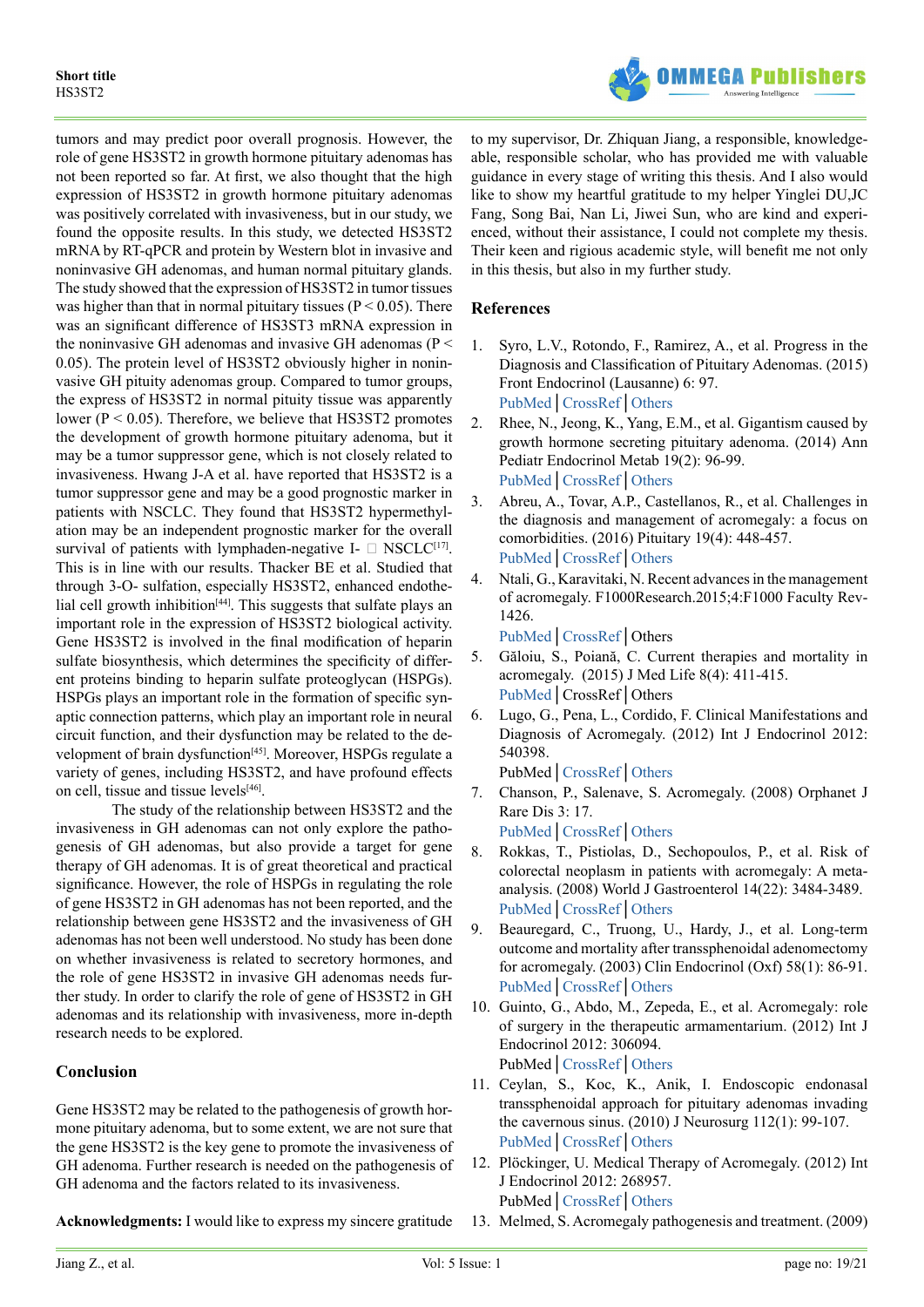**Citation:** Jiang Z., et al. The Relationship between Expression of HS3ST2 and the Invasiveness in Growth Hormone Adenomas. (2018) Int J Neurol Brain Dis 5(1): 15- 21.

J Clin Invest 119(11): 3189-3202. [PubMed│](https://www.ncbi.nlm.nih.gov/pmc/articles/PMC2769196/)[CrossRef](https://dx.doi.org/10.1172%2FJCI39375)│Others

14. Xekouki, P., Azevedo, M., Stratakis, C.A. Anterior pituitary adenomas: inherited syndromes, novel genes and molecular pathways. (2010) Expert Rev Endocrinol Metab 5(5): 697- 709.

<span id="page-5-0"></span>[PubMed│](https://www.ncbi.nlm.nih.gov/pubmed/21264206)[CrossRef](https://doi.org/10.1586/eem.10.47)│Others

15. Rostad, S. Pituitary adenoma pathogenesis: an update. (2012) Curr Opin Endocrinol Diabetes Obes 19(4): 322- 327.

<span id="page-5-1"></span>[PubMed│](https://www.ncbi.nlm.nih.gov/pubmed/22617628)[CrossRef](https://doi.org/10.1097/MED.0b013e328354b2e2)│[Others](https://insights.ovid.com/pubmed?pmid=22617628)

16. Jiang, Z., Gui, S., Zhang, Y. Analysis of differential gene expression by bead-based fiber optic array in growthhormone-secreting pituitary adenomas. (2010) Exp Ther Med  $1(5)$ : 905-910.

<span id="page-5-2"></span>[PubMed│](https://www.ncbi.nlm.nih.gov/pubmed/22993617)[CrossRef](https://doi.org/10.3892/etm.2010.137)│Others

- 17. Hwang, J.A., Kim, Y., Hong, S.H., et al. Epigenetic inactivation of heparan sulfate (glucosamine) 3-O-sulfotransferase 2 in lung cancer and its role in tumorigenesis. (2013) Plos One 8(11): e79634. [PubMed│](https://www.ncbi.nlm.nih.gov/pubmed/24265783)CrossRef│[Others](https://journals.plos.org/plosone/article?id=10.1371/journal.pone.0079634)
- <span id="page-5-3"></span>18. Yip, G.W., Smollich, M., Gotte, M. Therapeutic value of glycosamino glycans in cancer. (2006) Mol Cancer Ther 5(9): 2139-2148.

<span id="page-5-5"></span>[PubMed│](https://www.ncbi.nlm.nih.gov/pubmed/16985046)[CrossRef](https://doi.org/10.1158/1535-7163.MCT-06-0082)│[Others](http://mct.aacrjournals.org/content/5/9/2139)

- 19. Afratis, N., Gialeli, C., Nikitovic, D., et al. Glycosamino glycans: key players in cancer cell biology and treatment. (2012) FEBS J 279(7): 1177-1197. [PubMed│](https://www.ncbi.nlm.nih.gov/pubmed/22333131)[CrossRef](https://doi.org/10.1111/j.1742-4658.2012.08529.x)│[Others](https://febs.onlinelibrary.wiley.com/doi/10.1111/j.1742-4658.2012.08529.x)
- 20. Nikolova, V., Koo, C.Y., Ibrahim, S.A., et al. Differential roles for membrane-bound and soluble syndecan-1 (CD138) in breast cancer progression. (2009) Carcinogenesis 30(3): 397-407.

<span id="page-5-18"></span>[PubMed│](https://www.ncbi.nlm.nih.gov/pubmed/19126645)[CrossRef](https://doi.org/10.1093/carcin/bgp001)│[Others](https://academic.oup.com/carcin/article/30/3/397/2476714)

- 21. Meneghetti, M. C., Hughes, A.J., Rudd, T.R., et al. Heparan sulfate and heparin interactions with proteins. (2015) J R Soc Interface 12(110): 589. [PubMed│](https://www.ncbi.nlm.nih.gov/pubmed/26289657)[CrossRef](https://doi.org/10.1098/rsif.2015.0589)│[Others](http://rsif.royalsocietypublishing.org/content/12/110/20150589.long)
- <span id="page-5-4"></span>22. Vijaya, K.A., Salem, G.E., Spillmann, D., et al. HS3ST2 modulates breast cancer cell invasiveness via MAP kinaseand Tcf4 (Tcf7l2)-dependent regulation of protease and cadherin expression. (2014) Int J Cancer 135(11): 2579- 2592.

<span id="page-5-6"></span>[PubMed│](https://www.ncbi.nlm.nih.gov/pubmed/24752740)[CrossRef](https://doi.org/10.1002/ijc.28921)│[Others](https://onlinelibrary.wiley.com/doi/full/10.1002/ijc.28921)

23. Hassan, H., Greve, B., Pavao, M.S., et al. Syndecan-1 modulates beta-integrin-dependent and interleukin-6-dependent functions in breast cancer cell adhesion, migration, and resistance to irradiation. (2013) FEBS J 280(10): 2216-2227.

[PubMed│](https://www.ncbi.nlm.nih.gov/pubmed/23289672)[CrossRef](https://doi.org/10.1111/febs.12111)│[Others](https://febs.onlinelibrary.wiley.com/doi/full/10.1111/febs.12111)

- 24. Beauvais, D.M., Ell, B.J., Mcwhorter, A.R., et al. Syndecan-1 regulates alphavbeta3 and alphavbeta5 integrin activation during angiogenesis and is blocked by synstatin, a novel peptide inhibito. (2009) J Exp Med 206(3): 691-705. [PubMed│](https://www.ncbi.nlm.nih.gov/pubmed/19255147)[CrossRef](https://doi.org/10.1084/jem.20081278)│[Others](http://jem.rupress.org/content/206/3/691.long)
- <span id="page-5-7"></span>25. Dietrich, D., Lesche, R., Tetzner, R., et al. Analysis of DNA methylation of multiple genes in microdissected cells from

formalin-fixed and paraffin-embedded tissues. (2009) J Histochem Cytochem 57(5): 477-489. [PubMed│](https://www.ncbi.nlm.nih.gov/pubmed/19153192)[CrossRef](https://doi.org/10.1369/jhc.2009.953026)│[Others](http://journals.sagepub.com/doi/abs/10.1369/jhc.2009.953026?url_ver=Z39.88-2003&rfr_id=ori:rid:crossref.org&rfr_dat=cr_pub%3dpubmed)

- <span id="page-5-8"></span>26. Gonzalo, V., Lozano, J.J., Munoz, J., et al. Aberrant gene promoter methylation associated with sporadic multiple colorectal cancer. (2010) PLoS One 5(1): e8777. [PubMed│](https://www.ncbi.nlm.nih.gov/pubmed/20098741)CrossRef│[Others](https://journals.plos.org/plosone/article?id=10.1371/journal.pone.0008777)
- 27. Tokuyama, Y., Takahashi, T., Okumura, N., et al. Aberrant methylation of heparan sulfate glucosamine 3-O-sulfotransferase 2 genes as a biomarker in colorectal cancer. (2010) Anticancer Res 30(12): 4811-4818. [PubMed│](https://www.ncbi.nlm.nih.gov/pubmed/21187457)CrossRef│[Others](http://ar.iiarjournals.org/content/30/12/4811.long)
- <span id="page-5-9"></span>28. Bernal, C., Aguayo, F., Villarroel, C., et al. Reprimo as a potential biomarker for early detection in gastric cancer. (2008) Clin Cancer Res 14(19): 6264-6269. [PubMed│](https://www.ncbi.nlm.nih.gov/pubmed/18829507)[CrossRef](https://doi.org/10.1158/1078-0432.CCR-07-4522)│[Others](http://clincancerres.aacrjournals.org/content/14/19/6264.long)
- <span id="page-5-10"></span>29. Roperch, J-P., Grandchamp, B., Desgrandchamps, F., et al. Promoter hypermethylation of *HS3ST2*, *SEPTIN9* and *SLIT2* combined with *FGFR3*  mutations as a sensitive/specific urinary assay for diagnosis and surveillance in patients with low or high-risk nonmuscle-invasive bladder cancer. (2016) BMC Cancer 16(1): 704.

<span id="page-5-11"></span>[PubMed│](https://www.ncbi.nlm.nih.gov/pubmed/27586786)[CrossRef](https://doi.org/10.1186/s12885-016-2748-5)│[Others](https://bmccancer.biomedcentral.com/articles/10.1186/s12885-016-2748-5)

- 30. Lim, E.H., Ng, S.L., Li, J.L., et al. Cervical dysplasia: assessing methylation status (Methylight) of CCNA1, DAPK1, HS3ST2, PAX1 and TFPI2 to improve diagnostic accuracy. (2010) Gynecol Oncol 119(2): 225-231. [PubMed│](https://www.ncbi.nlm.nih.gov/pubmed/20708786)[CrossRef](https://doi.org/10.1016/j.ygyno.2010.07.028)│[Others](https://www.gynecologiconcology-online.net/article/S0090-8258(10)00557-3/fulltext)
- <span id="page-5-12"></span>31. Zuo, Q., Zheng, W., Zhang, J., et al. Methylation in the promoters of HS3ST2 and CCNA1 genes is associated with cervical cancer in Uygur women in Xinjiang. (2014) Int J Biol Markers 29(4): e354-e362. [PubMed│](https://www.ncbi.nlm.nih.gov/pubmed/25198553)[CrossRef](https://doi.org/10.5301/jbm.5000107)│[Others](http://journals.sagepub.com/doi/abs/10.5301/jbm.5000107?url_ver=Z39.88-2003&rfr_id=ori:rid:crossref.org&rfr_dat=cr_pub%3dpubmed)
- <span id="page-5-13"></span>32. Hamid, O., El Hakim, A., El Husseiny, H., et al. Craniocaudal Extension as an Indication of Surgical Outcome in Transsphenoidal Surgery for Pituitary Adenomas. (2013) Ind J Otolaryngol Head Neck Surg 65(Suppl 2): 231-235. [PubMed│](https://www.ncbi.nlm.nih.gov/pubmed/24427652)[CrossRef](https://doi.org/10.1007/s12070-011-0350-3)│Others
- <span id="page-5-14"></span>33. Dai, C., Feng, M., Liu, X., et al. Refractory pituitary adenoma: a novel classification for pituitary tumors. (2016) Oncotarget 7(50): 83657-83668. [PubMed│](https://www.ncbi.nlm.nih.gov/pubmed/27845901)[CrossRef](https://doi.org/10.18632/oncotarget.13274)│[Others](http://www.oncotarget.com/index.php?journal=oncotarget&page=article&op=view&path%5b%5d=13274&pubmed-linkout=1)
- <span id="page-5-15"></span>34. Kiseljak-Vassiliades, K., Carlson, N.E., Borges, M.T., et al. Growth Hormone Tumor Histological Subtypes Predict Response to Surgical and Medical Therapy. (2015) Endocrine 49(1): 231-241. [PubMed│](https://www.ncbi.nlm.nih.gov/pubmed/25129651)[CrossRef](https://doi.org/10.1007/s12020-014-0383-y)│[Others](https://link.springer.com/article/10.1007%2Fs12020-014-0383-y)
- <span id="page-5-16"></span>35. Petrossians, P., Daly, A.F., Natchev, E., et al. Acromegaly at diagnosis in 3173 patients from the Liège Acromegaly Survey (LAS) Database. (2017) Endocr Relat Cancer 24(10): 505-518.

<span id="page-5-17"></span>[PubMed│](https://www.ncbi.nlm.nih.gov/pubmed/28733467)CrossRef│Others

36. Brue, T., Castinetti, F. The risks of overlooking the diagnosis of secreting pituitary adenomas. (2016) Orphanet J Rare Dis 11(1): 135. [PubMed│](https://www.ncbi.nlm.nih.gov/pubmed/27716353)[CrossRef](https://doi.org/10.1186/s13023-016-0516-x)│[Others](https://ojrd.biomedcentral.com/articles/10.1186/s13023-016-0516-x)